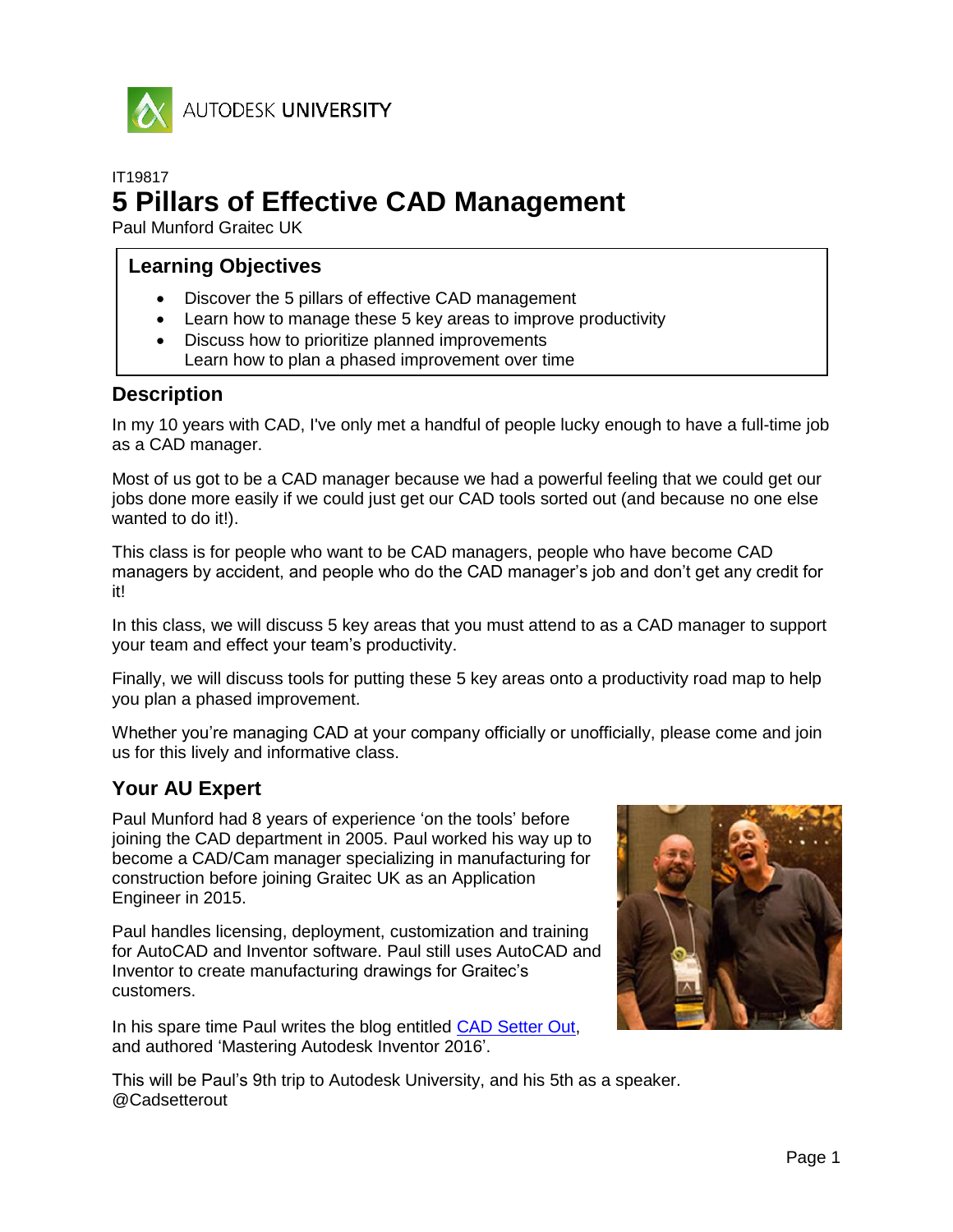

# **Introducing the Five pillars…**

*My first job after leaving college was as a labourer. I spent my days loading and unloading trucks for other more skilled than myself.*

*After some time, I managed to get my first gig as a carpenter and I began working my way up.*

*After working my way all the way up to project manager, I took a sideways shift and re-trained in AutoCAD to get a job as a drafter.* 

*Finally (After 20 years!) I wound up as CAD/Manager for a company that specialised in bespoke fine furniture making.*

*But through all of this, there was one common theme in everything I approached…*

*I was LAZY!*

*That's right, I don't think anything should be any harder work than it really should be* 

*So, I worked hard, but I also tried to take notice of common themes in the design and manufacture workplace that took up our time and made our job hard work.*

*At Graitec, my job is to help other CAD managers implement CAD software. But just installing CAD software doesn't help us to become more productive. It takes the right environment, and the right behaviour to get the most out of our investment.*

*Back in April of 2016 I sat down to write out my thoughts on this subject as a blog post on LinkedIn.*

*You can read the original post here: <https://www.linkedin.com/pulse/five-pillars-successful-cad-management-paul-munford>*

*What follows is a reproduction of that original post, slightly updated for Autodesk University 2016.*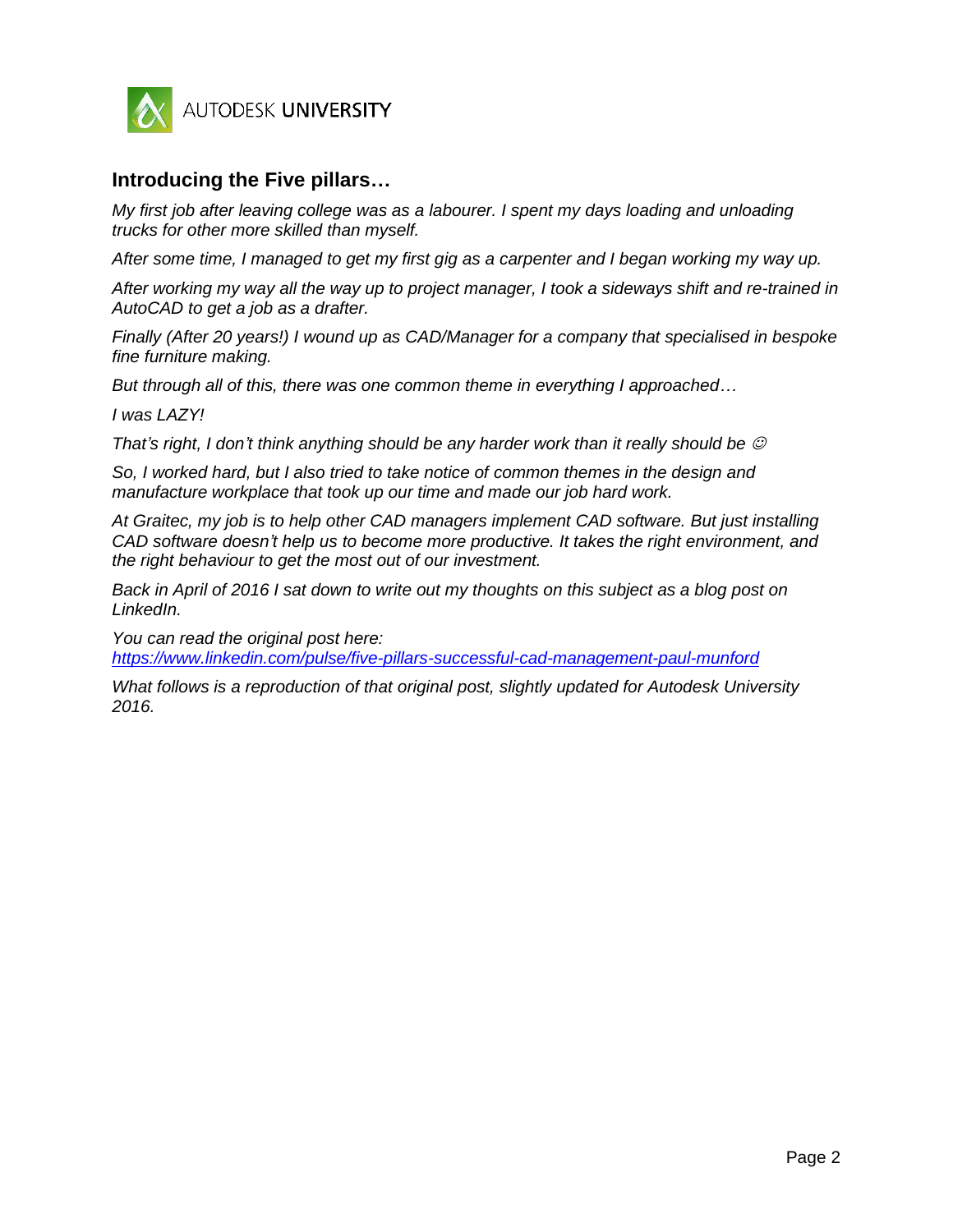

# Five Pillars of effective CAD Management.



# **Five pillars of successful CAD management (Blog Post)**

In the last 10 years of working in CAD, I've only met a handful of people lucky enough to have a full time job in CAD management.

For most of us, we got to be the CAD manager because we had a deep and powerful feeling that we could get our job done easier and quicker if we could just get our CAD system sorted out... (and because no-one else wanted to do it!)

This guide is aimed at those of you who want to be a CAD manager. Those of you who have become the CAD manager by accident, and those of you who do the CAD manager's job and don't get any credit for it...

I salute you!



## **Hardware**

Hardware is the easiest investment you can make in your CAD office, with the quickest return.

Does your machine hang whenever you open a big CAD file? Do you suffer from regular crashes? Does your machine get clogged up with rendering or simulation work, preventing you from getting on with something else?

It's easy to calculate the amount of downtime you are suffering from. You can measure downtime over a 4-6 week period and extrapolate an average downtime for a year.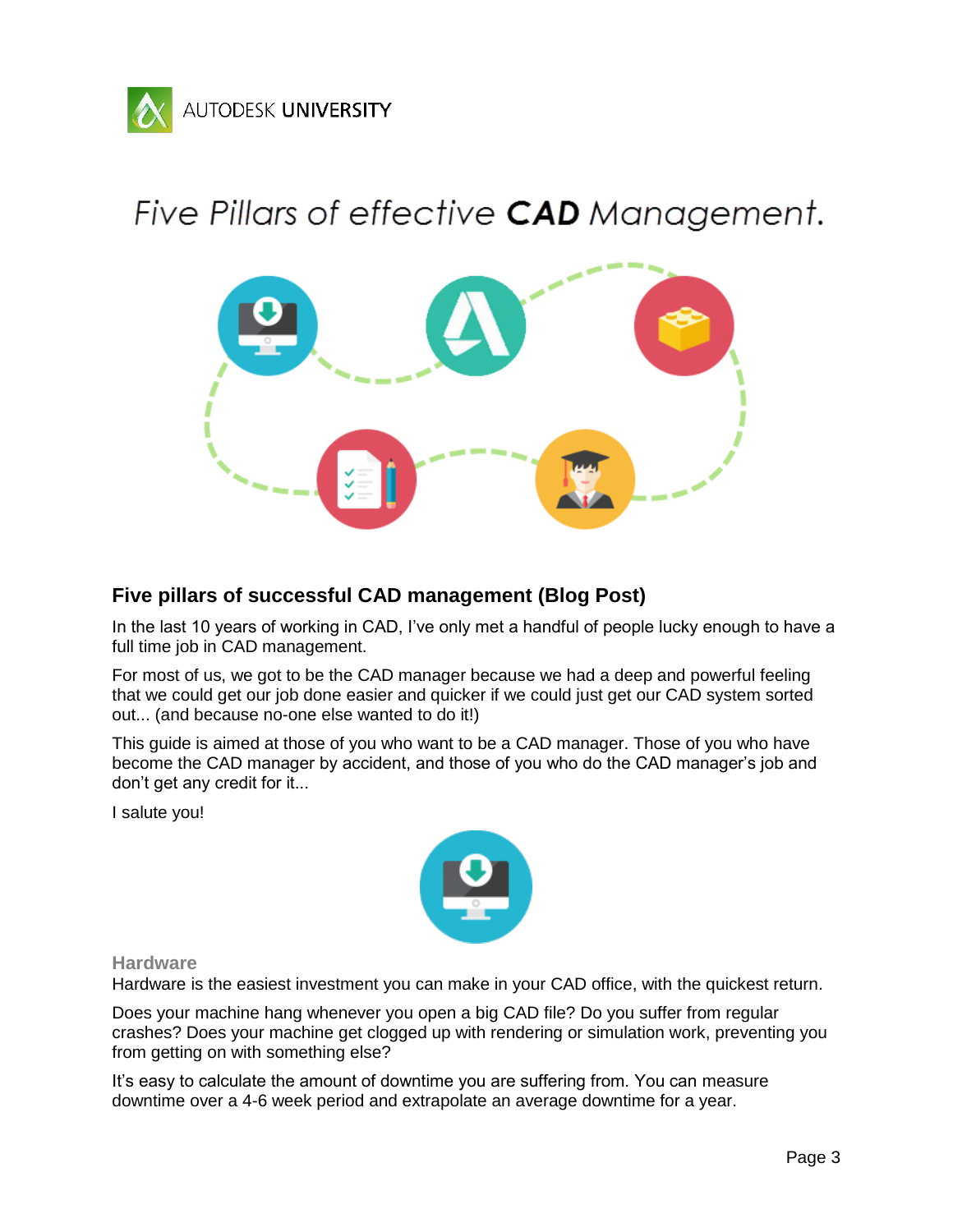

Multiply downtime by your labour rate and you can easily see how investing in new hardware can win back time that you could be spending on billable project work.

## **Wasted time x Labour rate = Potential gains**

*1 hr per week = 48 hrs per year x £40 = £1,920 - You can easily save enough money to buy a new work station!*

Bear in mind that most companies will depreciate hardware against tax over a three to five year period, and you can easily see how the money spent on new equipment can be earned back.

*Top Tip: A simple way to measure downtime is to give each of your CAD operators a bunch of counters. Ask them to put a counter in a jar every time they have more than 5 minutes downtime. Count of the counters and extrapolate the result.*

## **Specifying a CAD station**

When it comes to specifying a CAD station, there are five main things to consider:

#### *Operating system*

At the time of writing, many new PC's will be shipping with Windows 10 as standard. The early indications are the Windows 10 is a good operating system.

Be aware that many Autodesk products will only run on Windows 10 if you are using the latest version - and you may have to install updates or service packs.

Right now, I would recommend asking for PC's with 64bit Windows 7 operating systems if you can get them, until Windows 10 has become established.

My main recommendation would be to make sure that everyone in your office is on the Same operating system! (That will save you a few unnecessary headaches).

#### *Hard drive*

Go for an SSD drive. They are becoming more affordable and reliable every day, and they give a massive boost to your whole system.

Because your operating system can write data to your SSD drive faster than an old fashioned optical drive, your whole system will feel faster and more responsive.

You will also find that your system boots faster, meaning that you can get down and get productive right away first thing in the morning when you are at your best!

## *Memory(RAM)*

Lots! The more memory you have, the large the amount of data you can work with at any one time.

If the CAD file you are working with is larger than the amount of memory you have, your CAD software will need to write some of the file out to your hard drive and then swap bits of it in and out of memory - slowing your whole experience down.

You will also need to take note of the Speed of your memory. The speed that your memory will work at is limited by the speed that your mother board can push the data round. This is called the 'Bus Speed' of your mother board.

*Top Tip: if you are upgrading a machine,<http://uk.crucial.com/gbr/en> have an excellent service to help you find compatible memory.*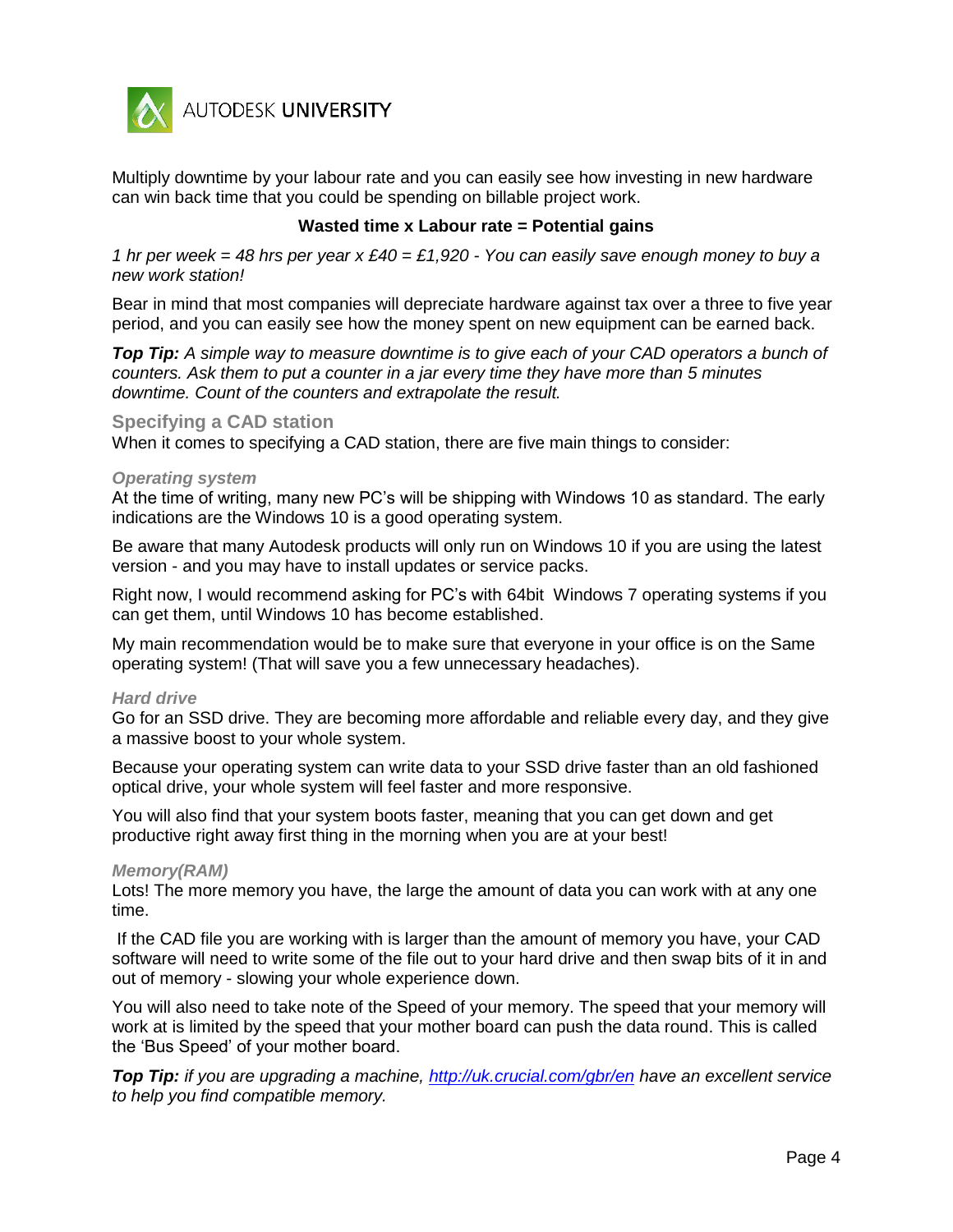

## *Processor*

Your CPU (Central Processing Unit) is at the heart of your computers productivity - but what are you looking for?

Many CAD systems currently on the market are too old to make significant use of multithreading in their day to day tasks.

However - multithreading is used for compute intensive tasks such as rendering and Simulation. The greater the number of cores your processor has, the more tasks your CAD station can do at once.

For this reason, I recommend that you look for Speed in your processor chip over the number of cores it has - unless you need to do hardcore rendering and simulation!

## *Graphics card*

I find it quite surprising just how well 2D AutoCAD will run on a PC which doesn't even have a dedicated graphic card.

But If you want to work in 3D you will need a graphics card - full stop.

## *CAD Graphics card Vs Gaming card?*

This is a question that comes up frequently. The truth is that a good gaming card will run CAD perfectly adequately and will be cheaper than a dedicated CAD graphics card.

If you are a student looking for an inexpensive machine to learn CAD on - go for a gaming card by all means.

So is a dedicated CAD graphics card worth it? By all means - yes! CAD graphics cards are configured to work with CAD software without glitches or hiccups. If you need a reliable machine for a professional CAD user, you will want a professional Graphics card.

Graphics cards have their own memory and processor (the processor is referred to as a GPU, graphic processor Unit). Look for a fast Graphics processor and lots of dedicated memory.

You can read more on this debate here:

<http://www.graitec.co.uk/hardware/cad-workstation-guide/workstation-vs-gaming-graphics>

*Top Tip: Not sure if your Graphics card is compatible with your software? Check out the Autodesk recommended hardware guide before you buy.*

*<http://usa.autodesk.com/adsk/servlet/syscert?id=18844534&siteID=123112>*

#### *Network*

Don't forget to give your network a little love when thinking about your investment in hardware.

Most of us prefer to keep our CAD files store on a secure, backed-up network location. Your CAD station can only work on files as fast as it can write data to and from your server.

I recommend fiber optic cabling around your office, don't forget to consider the speed of your hubs and network connectors as well.

One simple way to speed up working over a local area network, is by using data management software such as Autodesk Vault. Vault copies your CAD data to your local drive for you, which allows you to take advantage of all your fancy new PC's awesome speed!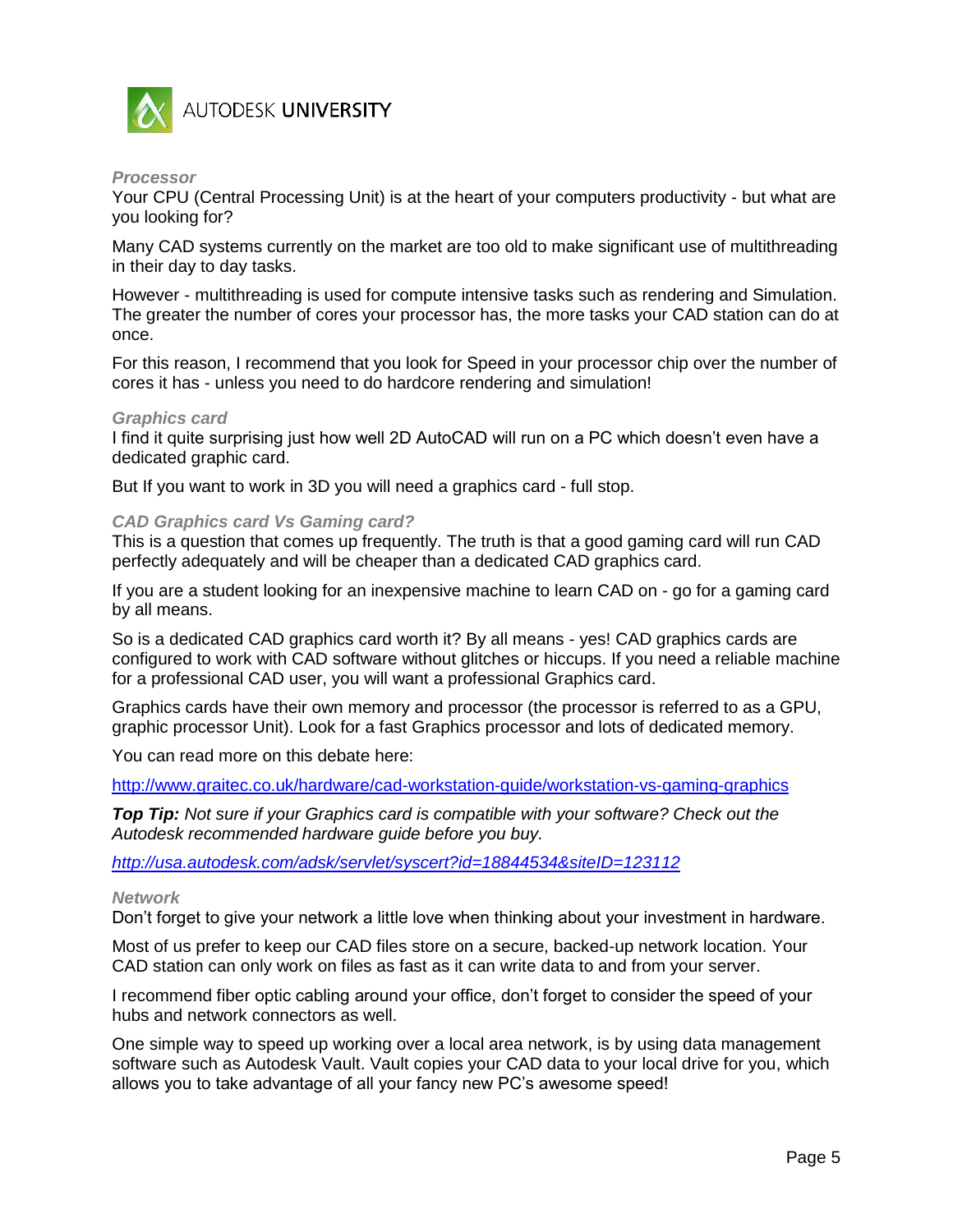

# AUTODESK UNIVERSITY

*Further reading*

For a complete guide to specifying CAD hardware, check out the CADalyst CAD speed blog:

<http://blog.cadalyst.com/cadspeed/2011/04/12/hardware-for-the-cad-professional-part-1>

## *Is there an easy way to specify CAD hardware?*

The easiest way to specify CAD hardware is to have someone else do it for you!

If you are a real hardware nut - then I don't want to spoil your fun! However, if (Like me) you would prefer to spend your free time on other pursuits, phone your local Autodesk reseller and ask them to specify your CAD stations for you.

## *Looking into the future of CAD hardware*

The future of CAD hardware harks back to the past. It won't be long before we can use thin client terminal PC's running our CAD software on our server or in the cloud.

I personally don't believe that cloud based CAD solutions such as Fusion 360 or Onshape will displace desktop CAD in companies that have already invested money and time building a design backbone based on their desktop CAD system.

But if you are starting a brand new design or engineering company right now then you are in a great place to check out these emerging technologies and try them out.



# **Content Libraries**

I want to write about content next, because I honestly believe that it is the second easiest way to improve productivity in your office (after hardware).

I am lucky enough to have been trained in drafting on the drawing board. I began my career drawing by hand before CAD was widely used in industry.

I can tell you that we don't use CAD because it's BETTER than hand drafting.

We also don't use CAD because it's QUICKER than hand drafting (some of those old boys could really knock those drawings out!)

We use CAD for one reason, and one reason only...

## COPY and PASTE

Why Copy and Paste? Because before CAD - changing drawings was laborious and annoying

Who remembers scratching out Inked lines on tracing paper with a scalpel blade, and then having to sand the tracing paper back to smoothness with an ink rubber?

It was sometimes quicker to pull a new sheet of tracing paper over the original drawing and trace the whole thing again :/

Before CAD *changing* a drawing cost almost as much as *creating the drawing* did in the first place.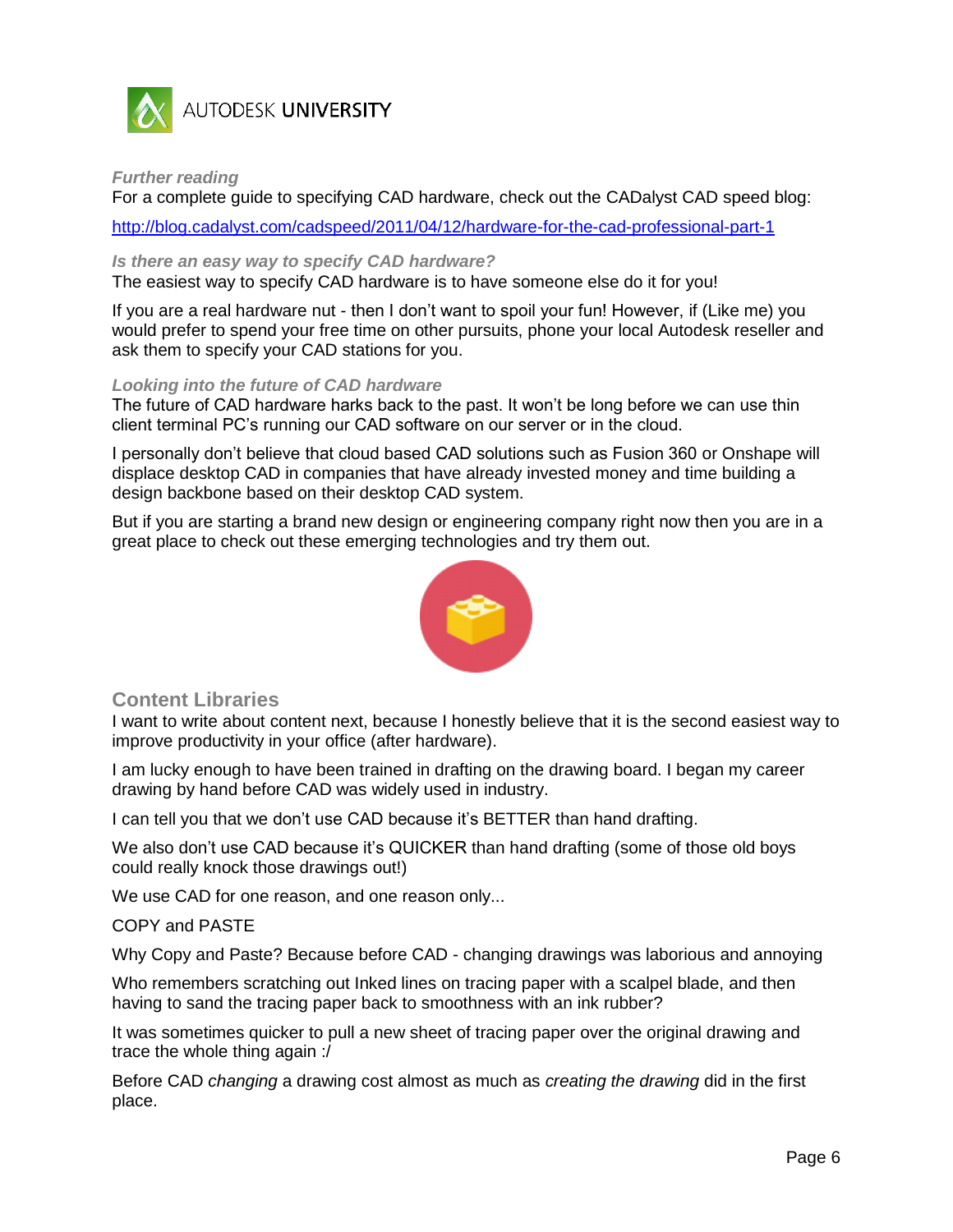

Copy and paste allowed us to copy, erase, edit and change drawings without diminishing quality, but more importantly it saved us from the tyranny of a blank sheet of paper.

Copy and paste meant that we could start our designs based on existing designs that we could keep in a library. You can't get draw faster than copying and pasting from a library!

#### *2D to 3D Content libraries*

It's often implied that 3D CAD is quicker than 2D CAD. I would contend that it isn't (but we can have that debate in the comments!).

3D CAD in Architecture and Engineering is often used to create a database of information about the project. A drawing is one view of this database, a bill of materials (BOM) is another. This means that your CAD models need to have imbedded data as well as shape geometry.

However, 3D CAD is wayyy quicker than 2D if you don't have to start from scratch.

Whether you work in 2D or 3D, there is no more productive way to invest your time than to create content libraries for your colleagues to use, and re-use, rather than starting from scratch.

For me, this is the second most important investment you can make after Hardware.



# **Software**

There are two key topics to consider when talking about managing software.

- managing your licenses
- managing your costs

#### *The move from Perpetual to Rental*

I hope that you've heard about the recent changes in the way Autodesk sell their software?

Until recently, Autodesk sold their software under a perpetual license scheme. This meant that you purchased the right to use the software in perpetuity (forever).

Practically speaking, this meant that you bought the software on physical media, and that you could install the software on your PC at any point in the future, or at least, as long as you could find a PC that will run the software!

The licensee of your software used the unique ID of your PC's motherboard to register itself and prevent you installing your software again on another machine.

But what did you do when a new version of your CAD software was released? Well - you had to pay for an upgrade!

So next came Maintenance subscription. This was a cost that you paid on top of the initial cost of the software in order to get the next release of your CAD software at a guaranteed price.

The advantage of perpetual licenses is that they become an asset. You can keep the software for as long as it is still useful.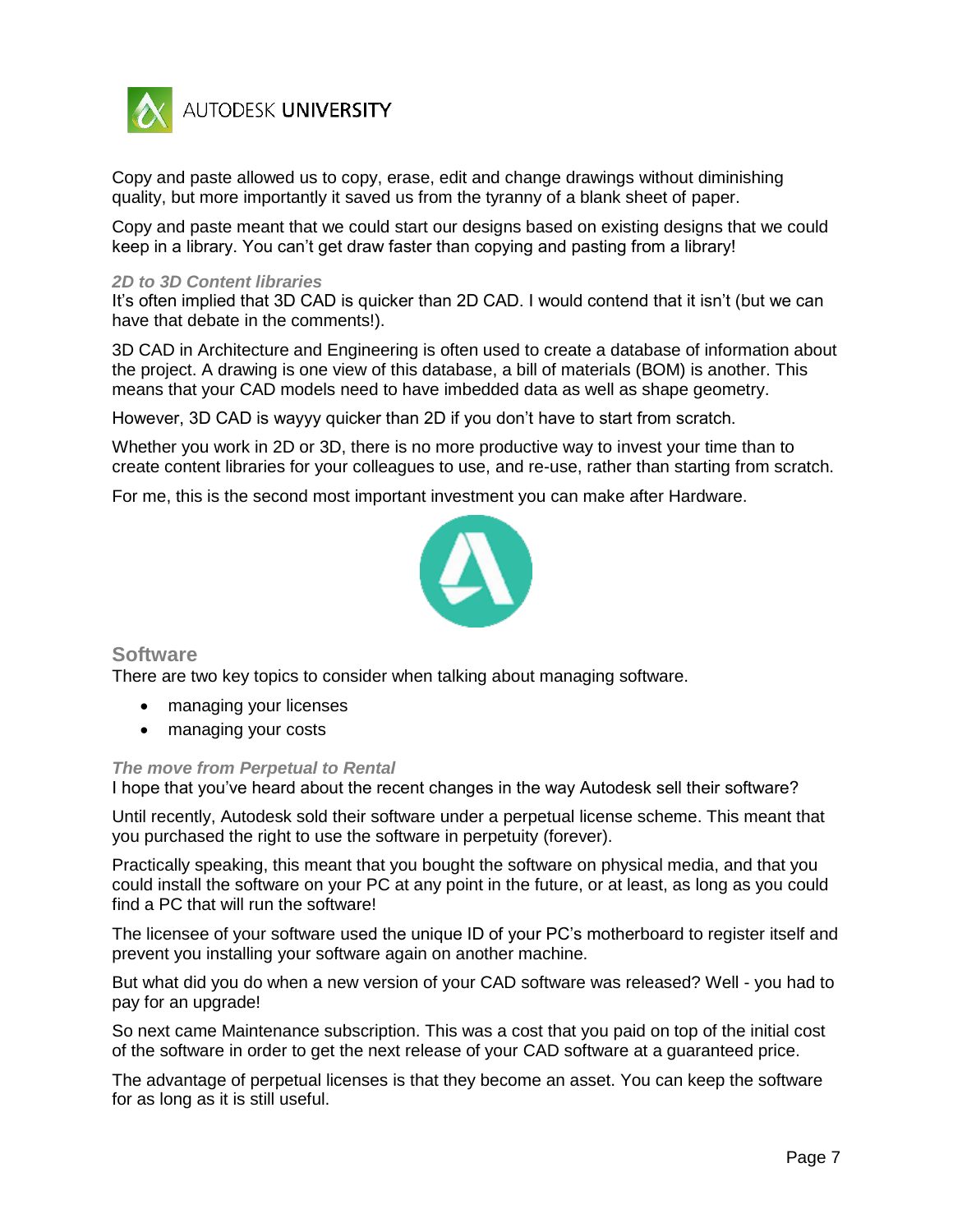

The disadvantage of perpetual licenses is the cost of entry. You pay up front for the software and the maintenance (often £5000 or more per seat) making it a big lump of cash you need to spend out up front.

This way of purchasing your software has now gone, and has been replaced by Rental licenses.

#### *Rental Licensing*

Rental licenses don't install a licensee file on your computer. Instead, they 'ping' Autodesk's cloud license server every couple of weeks to check that you have been paying your fees.

*If you stop paying your fees, your Autodesk software will stop working!*

The advantages of rental licensing are that your license is now tied to your user, not your PC and the cost of entry is a LOT less.

Because your license is no longer tied to a PC, you can install your CAD software on as many machines as you like. Your users will be promoted to log in when they start up CAD, so they can work on any PC (or any compatible device) they want to.

Rental can be paid for monthly, or you can pay in advance in order to secure a better deal. This brings the cost of entry down to £50-£200 pounds to use Autodesk software for a month!

This makes it cheap to try out software for a few months before committing, or you can just pay for a month of software for a product that you use infrequently. You can also scale licenses effectively by buying new licenses when you need them and by stopping paying for licenses when you don't.

#### *Rental licensing - buyer beware*

The low cost of entry up front means that your bill for CAD software will be a lot less when you go out to the market to buy.

*One downside of this is that your leverage to get a good deal from your CAD reseller goes down*.

Be prepared to package your needs for other services such as hardware or training with your software licensing in order to secure a better deal from your reseller.

I should also mention that, while rental licenses are a lot cheaper up front, you keep paying for them *forever*...

Over a period of four years plus, you will end up spending more on rental licenses than you used to spend on perpetual licenses with maintenance subscription.

Make sure that you take advantage of the rental license system to 'turn off' licenses you don't need to help keep costs down.

#### *The Autodesk Management portal*

Now you no longer have licenses on your server - the Autodesk management portal will become your new best friend!

## [manage.autodesk.com](file:///C:/Users/Paul.Munford/Dropbox/AU%202016/Templates/manage.autodesk.com)

This is the tool you will use to manage the licenses you own. You will use this online web portal to allocate your licenses to users, and allocate cloud points to users which can be spent on other Rental Benefits such as Cloud Rendering and Cloud Simulation.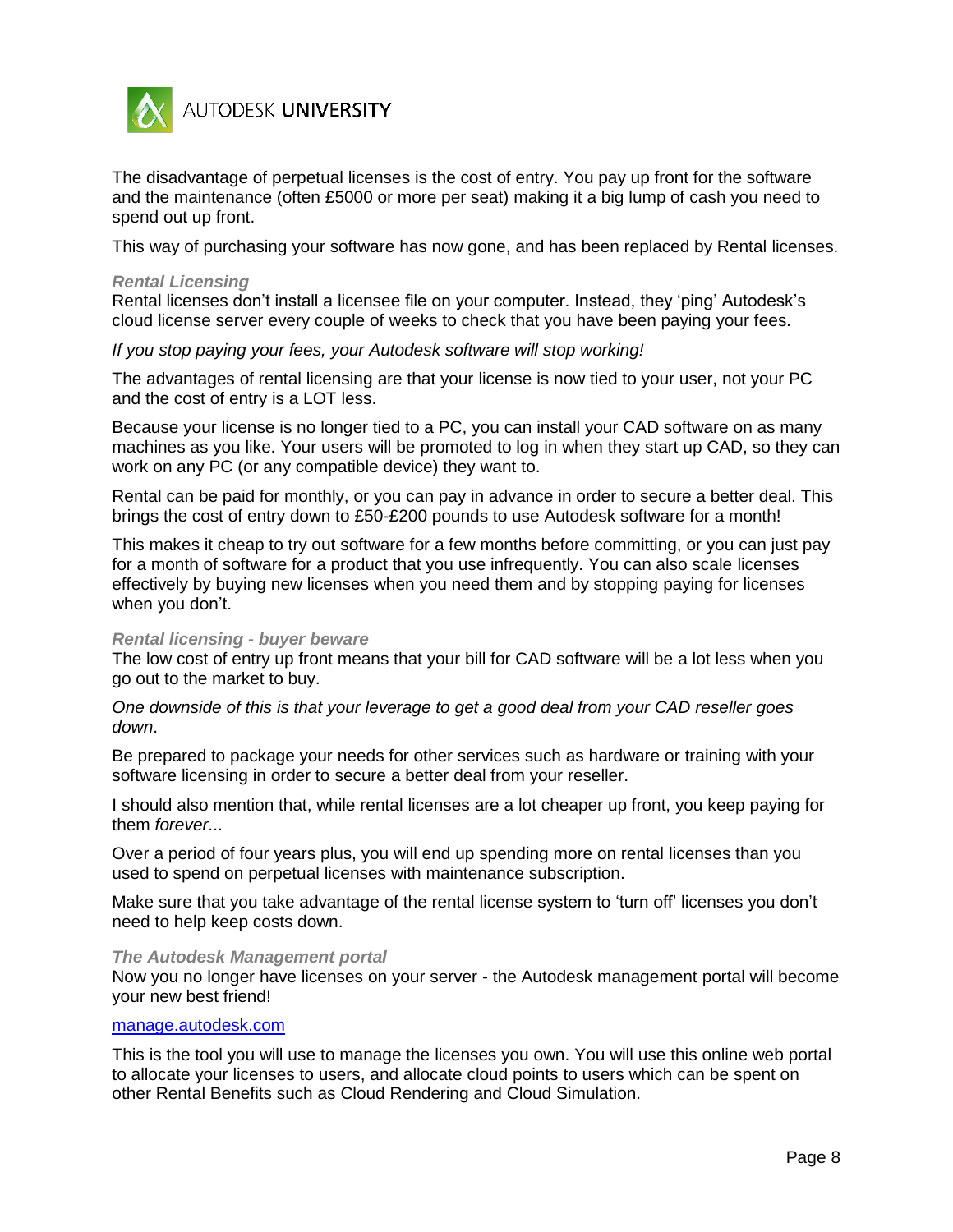

Take some time to familiarise yourself with the management portal. Make sure that you know how to allocate a license to a user, remove a license from a user and put a license on hold.

You can learn how the Rental Subscription and Autodesk Software Account Management portal works here:

[https://knowledge.autodesk.com/customer-service/account-management/subscription](https://knowledge.autodesk.com/customer-service/account-management/subscription-management/subscription)[management/subscription](https://knowledge.autodesk.com/customer-service/account-management/subscription-management/subscription)



# **Standards**

There is one reason and one reason only to enforce CAD Standards at your company.

*Speed*.

Your CAD users will work far more productively if they don't have to think about (relatively) trivial matters such as line weights, font styles and file naming while they work. All this stuff should be decided before they even start a new design.

Your CAD users should be free to focus on where they personally *add value*. This could be by helping sales and marketing to attract new customers, or by reducing the cost of your product by tweaking the design to reduce manufacturing costs.

Many of us start in CAD management because we believe that there is a great value in working to a standard.

For many of us, the biggest headache in CAD management is getting people to use the standard!

# *Don't turn a people problem into a technology problem - Mark Kiker*

The reason that we find this hard is because we need to deal with actual real life people! I encourage you to write your standards down in a standards document, but I know for a fact that your CAD users won't read it!

Instead, you'll need to SELL the idea of CAD standards to both your CAD users AND your Senior management.

You'll need to encourage conversation about standardisation. You'll need to listen to people's views on standardisation. You'll need to bring all this together into a standard and you'll need to be able to enforce this standard when not everybody gets what they want!

The easiest way to encourage people to use your standard is to automate it. Create templates, adapt the standard libraries that come with your CAD software.

Use features such as AutoCAD's tool palettes or Autodesk Inventor's standard's library to make it easier for your users to use your standards than to use their own!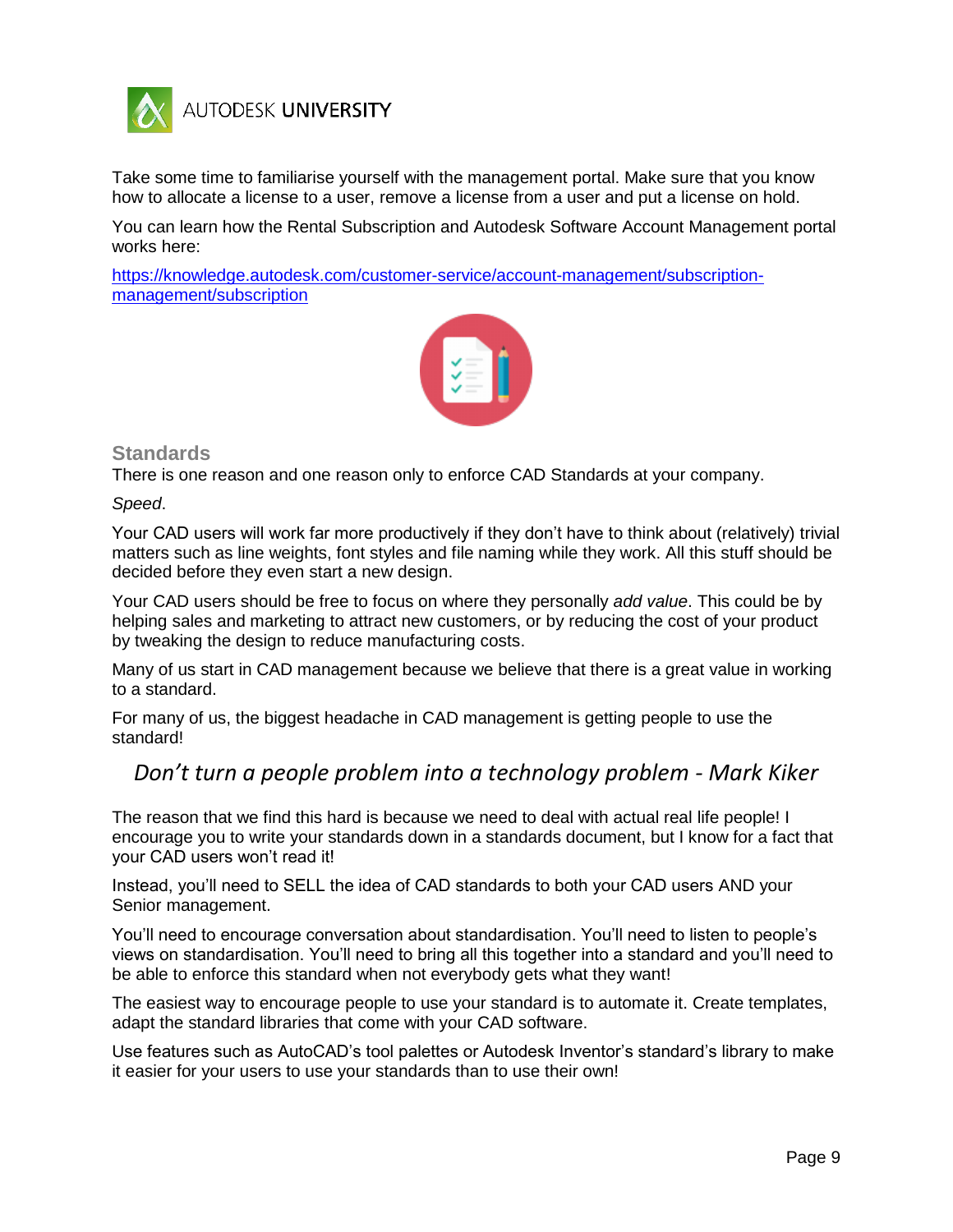

AUTODESK UNIVERSITY



# **Training**

Training has to be the hardest sell on my list, even though it's the groundwork for every other subject we've talked about. We all know we need training, and we all know that we don't get as much training as we should.

I've often heard business owners grumbling about training:

*"We trained them in our CAD software when we bought it... Why do we need to train them AGAIN!"*

CAD software doesn't stand still. Your subscription fee gets you a new improved version of your CAD software every year. If you don't get training, you won't know how to use it and you won't be getting the most out of your investment.

Buuuuut, hang on a minute. How many of us use ALL the features of our CAD software right now? Really? Come on!

I am a big fan of taking people out of the office for their initial training in a new CAD system.

If you are going to learn something as complex as CAD software, you really don't need the interruptions from colleagues and email.

It takes time to learn a new CAD system and the longer you have to experiment in the safety of the classroom, under the guidance of your instructor, the better.

However - once you've got the basics, it doesn't make sense to take that much time out of the office again.

There is no point learning features and techniques that you won't use straight away. You will forget them before they become useful. Instead, smaller chunks of training on a more frequent basis that can be used straight away can yield better results.

My most important lesson I learned as a CAD manager was not to try and teach everybody EVERYTHING about your CAD software.

Instead - my suggestion is that you work out your process. Work out your system. Write your standard. Create your libraries. Automate your tool set and then just teach your people how YOU do CAD at YOUR Company.

# **Your thoughts**

There you have it.

*Hardware, Software, Content, Standards and Training.*

Ten years of thoughts an observations on the themes of CAD management distilled into one article. What do you think?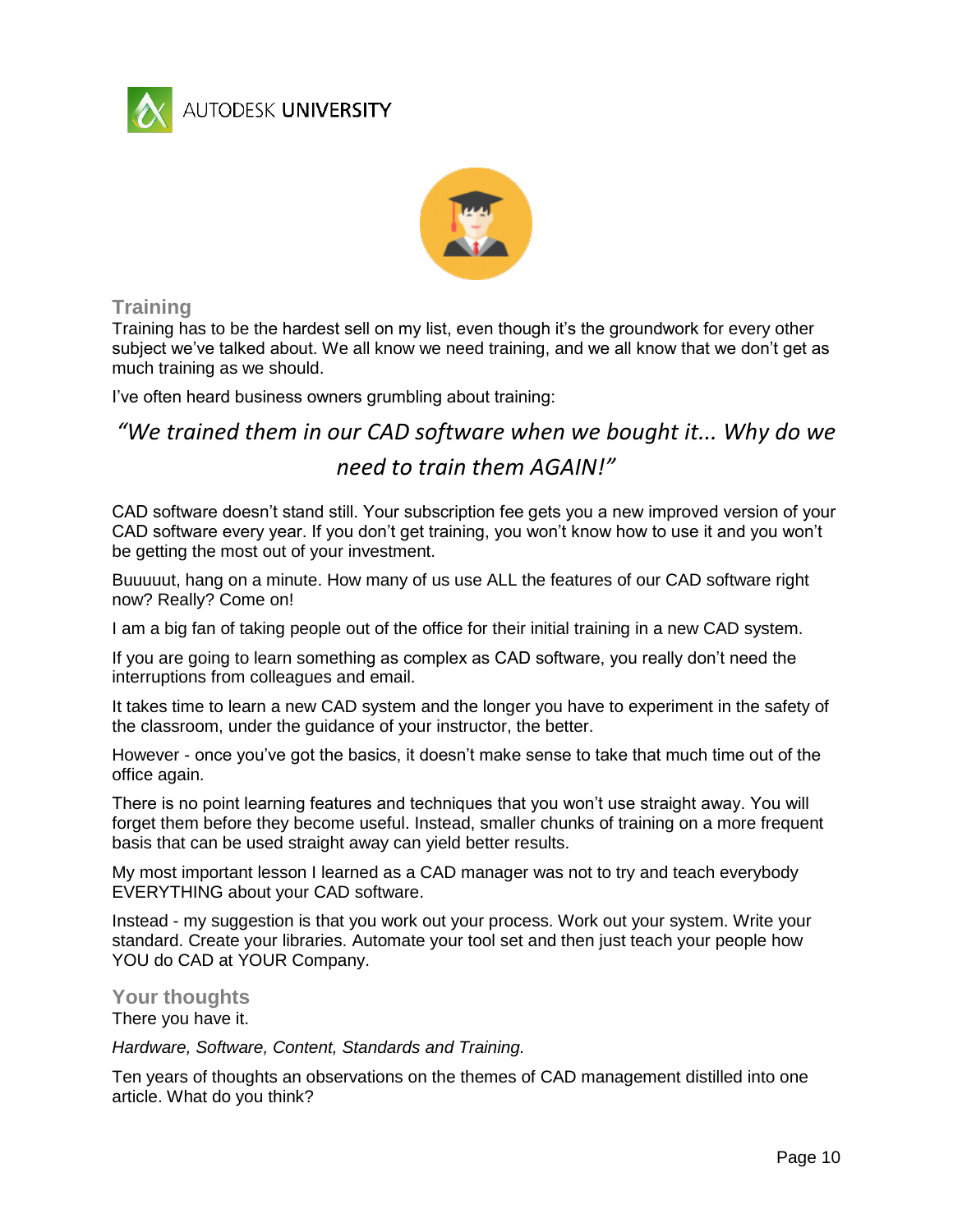

Did I miss anything out?

Is there something you would do differently?

There is one question that I never tire of asking, and I am always fascinated by the answer. So I'm going to ask it of you now - please reply by emailing me at Paul@Cadsetterout.com

*What is the biggest CAD problem facing you at your company today?*